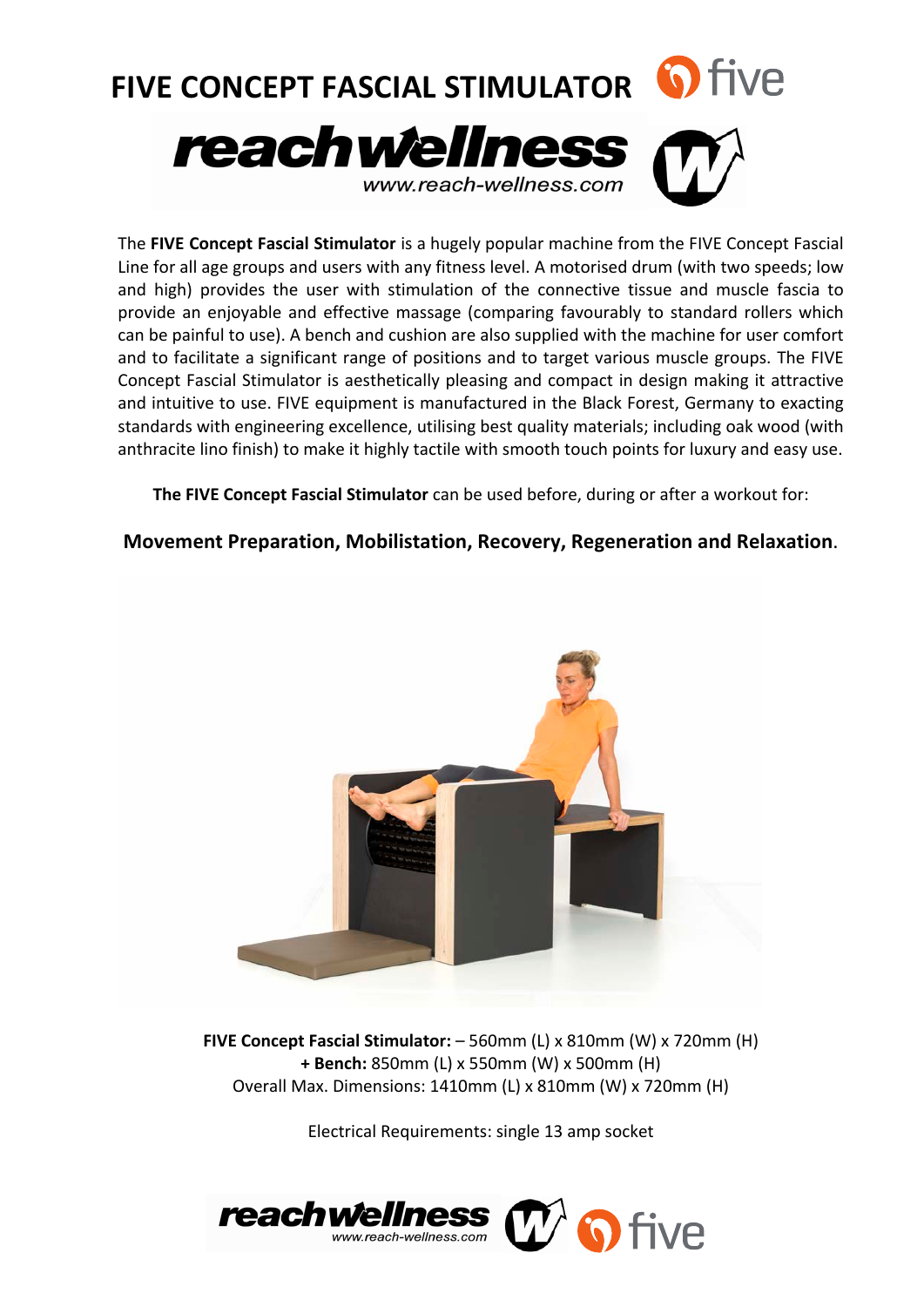## **FIVE CONCEPT FASCIAL STIMULATOR & TIVE**



 Overall Dimensions: 141cm (L) x 81cm (W) x 72cm(H) Operation: via High or Low Settings





Hamstrings (Rear Upper Legs) **Accord Contract Contract Contract Contract Contract Contract Contract Contract Contract Contract Contract Contract Contract Contract Contract Contract Contract Contract Contract Contract Contr** 





**FIVE Fascial Stimulator - Calf Massage (Alternate Legs)**

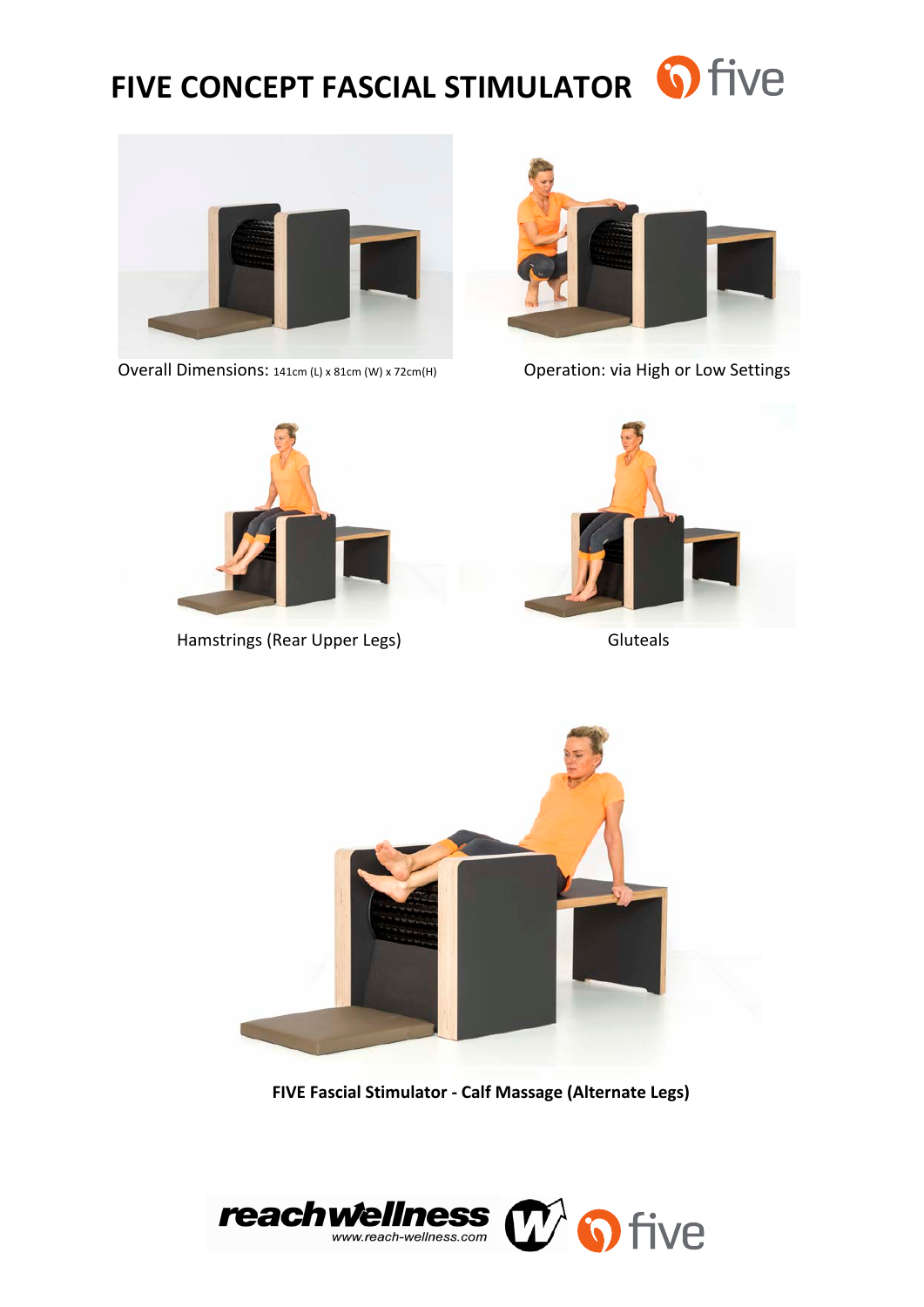## FIVE CONCEPT FASCIAL STIMULATOR **O** five



Feet



**Tibialis Anterior (Front Shin)** 



**Quadriceps (Front Thighs)** 



Lats. (Latissimus Dorsi)



**Upper Back** 



**Adductor (Right)** 



**Adductor (Left)** 



**Calves (Lower Legs)**